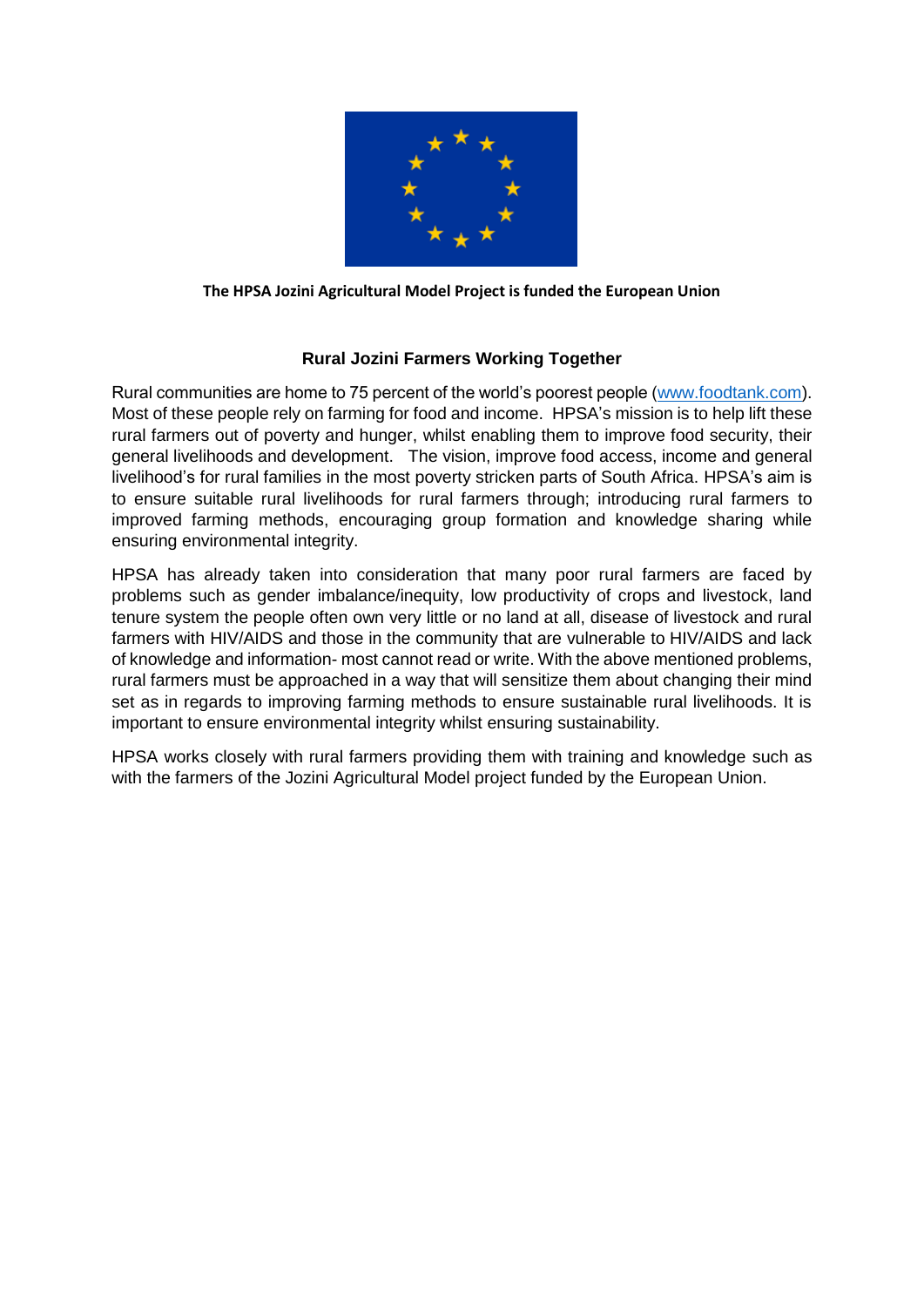

Goat farmer training in Jozini Agricultural Model Project funded by the European Union

This project started in May 2015 and covers four areas in the Jozini Municipality. The aim is to reach 1000 rural households in the first year and 2400 by the end of three years. This is done through the provision of livestock and training with a focus of job creation and improved livestock productivity. Additionally, the project will provide an opportunity that will enable youth empowerment socially and economically. Farmers come together in groups to discuss issues and share innovations that are supporting their farming activities. This enables them to target larger markets such as regular goat auctions. Transport costs getting to the market can also be shared, as well as group savings. In a group and farming together they hold more bargaining power and this reduces exploitation along the value chain.

The unity of sustainable agriculture in rural areas helps bring families' together by working towards a common goal that's beneficial to all. The projects allow the poor have direct links to food production and the land is more productive. Rural farming makes people stronger by putting their food security into their own hands, making them more independent and empowered. They learn life skills such as being more self-sufficient, create jobs, income and food. This helps HPSA come closer to achieving its goal by helping combat hunger through providing families with the knowledge and tools to help themselves.